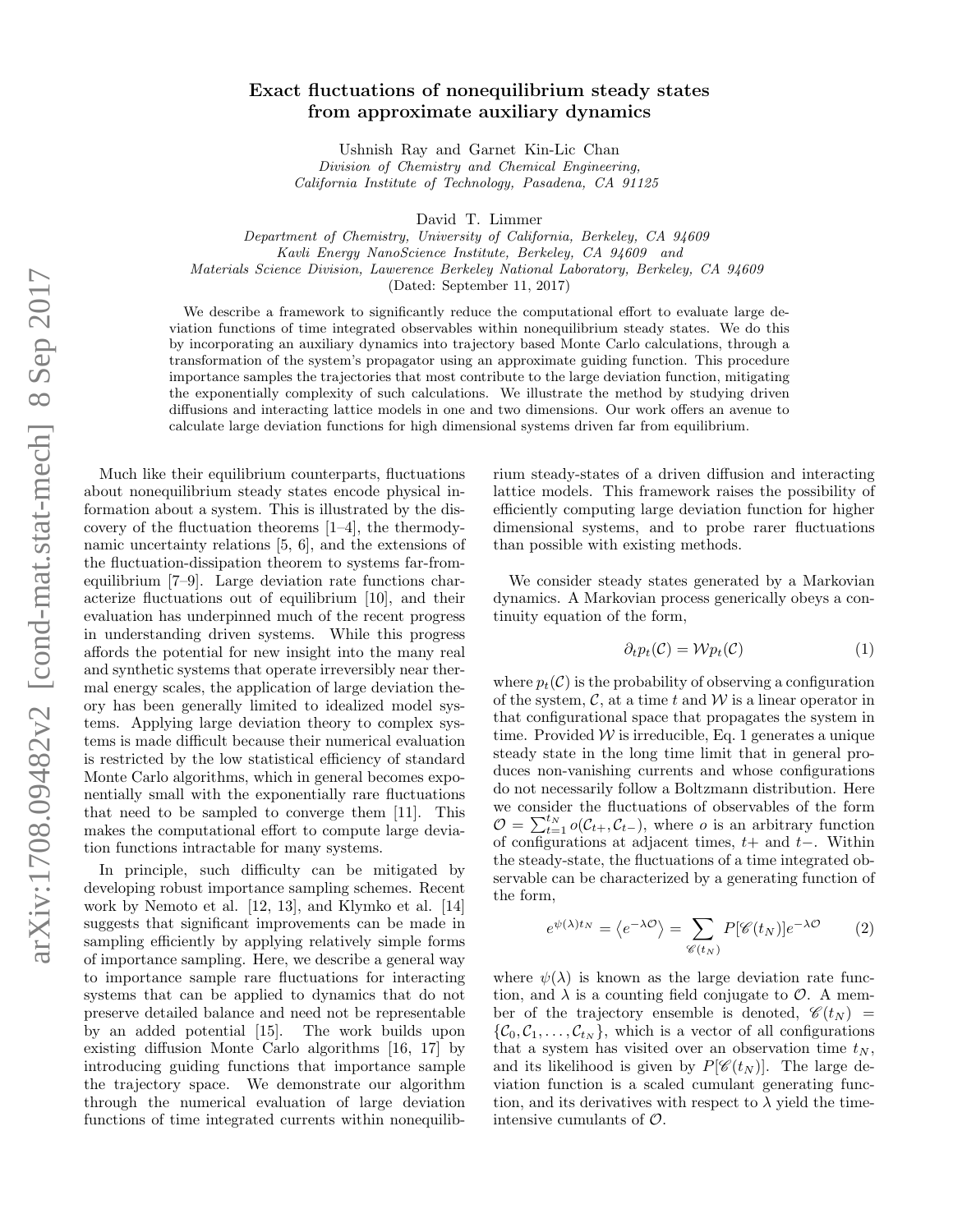In principle,  $\psi(\lambda)$  is the largest eigenvalue of a tilted operator,  $\mathbb{W}_{\lambda}$ , which is constructed by taking the time derivative of the generating function in Eq. 2. This operator satisfies an eigenvalue equation,

$$
\mathbb{W}_{\lambda}|\Xi\rangle = \psi(\lambda)|\Xi\rangle \tag{3}
$$

where the large deviation function,  $\psi(\lambda)$  is the largest eigenvalue and  $|\Xi\rangle$  is the corresponding dominant right eigenvector [10]. For a discrete process  $\mathbb{W}_{\lambda}$  has elements

$$
\mathbb{W}_{\lambda}(\mathcal{C}, \mathcal{C}') = \mathcal{W}(\mathcal{C}, \mathcal{C}') e^{-\lambda o(\mathcal{C}, \mathcal{C}')} (1 - \delta_{\mathcal{C}, \mathcal{C}'}) - R(\mathcal{C}) \delta_{\mathcal{C}, \mathcal{C}'} \tag{4}
$$

where  $R(C) = \sum_{\mathcal{C} \neq C'} \mathcal{W}(\mathcal{C}, \mathcal{C}')$  is the exit rate. For  $\lambda = 0$ , the tilted operator is Markovian and  $\psi(0) = 0$  due to normalization. However, in general  $\mathbb{W}_{\lambda}$  does not conserve probability, and thus in a Markov chain Monte Carlo, it is necessary to keep track of the normalization through additional weight factors [18]. For the calculation of  $\psi(\lambda)$ , the normalization grows exponentially with  $\lambda$  and in a Monte Carlo algorithm, the weights used to represent the normalization have an exponentially growing variance.

It is possible to construct a Markovian process that samples the typical trajectories corresponding to the rare fluctuations that most contribute to  $\psi(\lambda)$  and so avoid the exponentially growing variance. This is done through Doob's h-transformation [19]. In terms of the tilted operator and its dominant eigenfunction

$$
W_{\lambda}(\mathcal{C}, \mathcal{C}') = \Xi(\mathcal{C}) \mathbb{W}_{\lambda}(\mathcal{C}, \mathcal{C}') \Xi^{-1}(\mathcal{C}') - \psi(\lambda), \qquad (5)
$$

is a canonical transformation that restores normalization. Here  $\Xi(\mathcal{C}) = \langle \Xi | \mathcal{C} \rangle$  is the projection of  $\langle \Xi |$  onto the basis  $\{\mathcal{C}\}\$ , and  $\langle \Xi |$  is the dominant left eigenvector of  $\mathbb{W}_{\lambda}$ . Note that  $\sum_{\mathcal{C}'} W_{\lambda}(\mathcal{C}, \mathcal{C}') = 0$ , since  $\sum_{\mathcal{C}} \Xi(\mathcal{C}) \mathbb{W}_{\lambda}(\mathcal{C}, \mathcal{C}') =$  $\psi(\lambda)\Xi(\mathcal{C}')$ . Naturally then, this auxiliary stochastic process is an optimal dynamics, since the normalization of  $W_{\lambda}$  is completely independent of configuration. Indeed, if Doob's transform could be constructed, one would use this auxiliary dynamics to directly sample exponentially rare fluctuations within the nonequilibrium steady-state, as it produces the same distribution of trajectories in the long time limit as the biased path ensemble [20]. However, the transform requires that the dominant eigenvectors of the system's tilted operator be known explicitly, which is generally impossible for an interacting system.

We can, however, approximate the dominant eigenvectors of  $W_{\lambda}$ . These approximate eigenvectors can then be used in an importance sampling of trajectories when evaluating large deviation functions with Monte Carlo methods. This is the basic idea of this work. Such importance sampling methodology can be incorporated into both transition path sampling [21] and the cloning algorithm [16]. Here we will consider only the cloning algorithm, which is a variant of diffusion Monte Carlo (DMC), details of which can be found in Ref. 17. In this case, incorporating importance sampling from an approximate auxiliary dynamics is directly analogous to the use of guiding wavefunctions in quantum DMC [18, 22]. The key technical difference is that unlike the Hamiltonians in quantum DMC,  $\mathbb{W}_{\lambda}$  is not, in general, Hermitian.

Using DMC, the large deviation function can be computed with the estimator

$$
\psi(\lambda) \sim \frac{1}{t_N} \ln \langle \mathbb{1} | e^{t_N \mathbb{W}_\lambda} | p_0 \rangle, \tag{6}
$$

where  $\langle \mathbb{1}| = \sum_{\mathcal{C}} \langle \mathcal{C}|$  is the uniform left vector,  $|p_0\rangle$  is an arbitrary initial state and  $\sim$  denotes a long time limit. Since the full propagator matrix is not known explicitly, DMC Trotterizes it into short-time pieces which can be explicitly sampled [18]. The distribution  $p_t$  is represented by an ensemble of walkers, and the propagation  $|p_{t+\Delta t}\rangle = \exp[\Delta t \mathbb{W}_{\lambda}] |p_t\rangle$  is obtained via Monte Carlo sampling. Since  $\mathbb{W}_{\lambda}$  is not normalized, the sampling procedure requires accounting for weights on the walkers. In the cloning algorithm, weights are redistributed via a branching step, where walkers are replicated or deleted in proportion to their relative weights such that the total number of walkers is kept constant.

We construct an auxiliary dynamics by approximating the dominant eigenvector, which we call the guiding distribution function (GDF),  $\langle \tilde{\Xi} | = \sum_{c} \tilde{\Xi}(\mathcal{C}) \langle \mathcal{C} |$ . With the GDF, we can transform Eq. 6 by forming a diagonal matrix from  $\Xi$  and

$$
\psi(\lambda) \sim \frac{1}{t_N} \ln \langle \mathbb{1} | \tilde{\Xi}^{-1} [\tilde{\Xi} e^{t_N \mathbb{W}_\lambda} \tilde{\Xi}^{-1}] \tilde{\Xi} | p_0 \rangle. \tag{7}
$$

The resulting transformed propagator,  $\tilde{W}_{\lambda}(\mathcal{C}, \mathcal{C}')$  $\tilde{\Xi}(\mathcal{C})\mathbb{W}_{\lambda}(\mathcal{C},\mathcal{C}')\tilde{\Xi}^{-1}(\mathcal{C}'),$  generates the importance sampled auxiliary dynamics, and has an associated dominant right eigenvector  $\Xi|p_0\rangle$ . Physically, this similarity transform puts more weight into those transitions that will produce larger overlap with the GDF. Note that  $\tilde{W}_{\lambda}$ is only Markovian if  $\langle \Xi | = \langle \Xi |$ , which is generally not the case, and thus the problem of normalization persists. However, if  $\langle \tilde{\Xi} |$  strongly overlaps with  $\langle \Xi |$ , the problem of normalization it is greatly mitigated, and the corresponding exponential growth of the variance is diminished. The key to efficient sampling is thus reduced to determining appropriate approximate  $\langle \Xi |$  for specific problems.

The efficacy of the auxiliary dynamics strategy is best quantified in terms of the statistical efficiency of sampling, since this is the main source of error as systematic errors are well understood. For the cloning algorithm, the measure of interest is the number of correlated walkers  $N_c$  [12]. Correlation between walkers develops in DMC in the branching step, where the replication (or deletion) of walkers correlates their histories. In the case of perfect sampling, using the exact auxiliary dynamics,  $N_c$  is equal to 1. In the other limit, if all walkers are correlated,  $N_c = N_w$ , the number of walkers used in the simulation.

We first consider fluctuations of the entropy production of a driven brownian particle in a periodic potential. This is a paradigmatic model in nonequilibrium statistical mechanics [23] whose equation of motion for a position on a ring,  $\theta$ , is  $\partial_t \theta = F(\theta) + \eta$ ,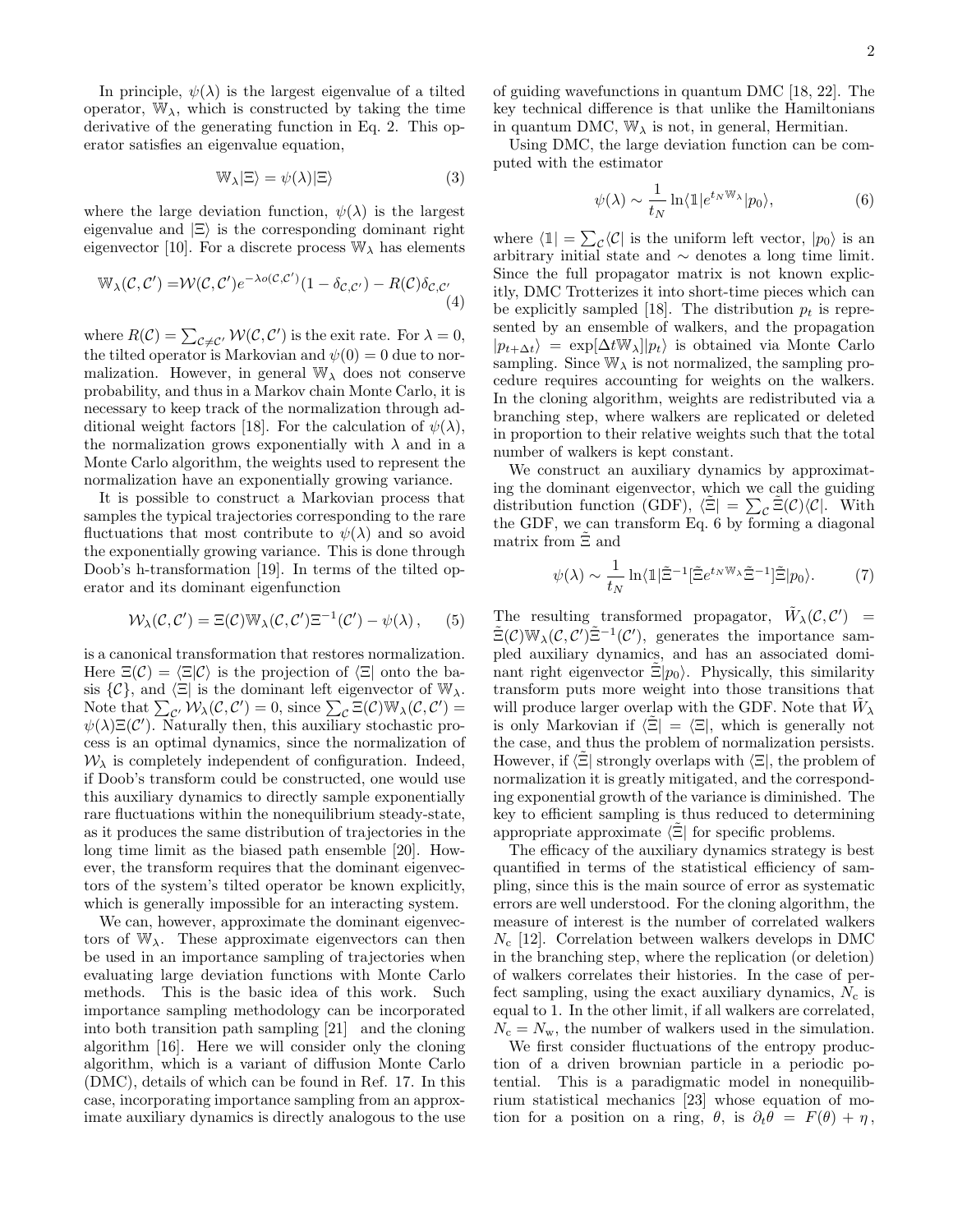

FIG. 1. Large deviation function for the entropy production of a driven brownian particle on a periodic potential with  $v<sub>o</sub> = 2, f = 12.5$ . The main figure shows the functions computed with exact diagonalization (red) and DMC (black). The inset shows the fraction of correlated walkers without GDF (blue), or with GDF from an instanton approximation to the auxiliary process (red) or the exact auxiliary process (black).

with  $F(\theta) = f - \partial_{\theta} V(\theta)$ , where f is a constant, nonconservative force, and  $V(\theta) = v_o \cos(\theta)$  is a periodic potential. The random force,  $\eta$  satisfies  $\langle \eta(t) \rangle = 0$  and  $\langle \eta(t)\eta(t')\rangle = 2\delta(t-t')$ . The entropy production can be computed from  $\sigma(t)t_N = \int_0^{t_N} f d\theta(t)$ , which is linearly proportional to the current around the ring [24].

The tilted operator for this model is obtained by absorbing the biasing term  $\exp[-\lambda t_N \sigma(t)]$  into the bare Fokker-Planck propagator,  $\mathcal{W} = \partial_{\theta}^{2} - \partial_{\theta} F(\theta)$ , and is given by,

$$
\mathbb{W}_{\lambda} = \mathcal{W} + 2f\lambda \partial_{\theta} + f\lambda (f\lambda - F(\theta)). \tag{8}
$$

The last term breaks normalization and must be accomodated through branching. The first two terms represent a drift-diffusion process, states for which can generated via an associated Langevin equation,

$$
\partial_t \theta = F(\theta) - 2f\lambda + \eta. \tag{9}
$$

Importance sampling this system with a GDF,  $\tilde{\Xi}(\theta)$ , produces the transformed propagator

$$
\tilde{W}_{\lambda} = \mathcal{W} + 2\partial_{\theta}[f\lambda - \partial_{\theta}\ln \tilde{\Xi}(\theta)] + \tilde{\Xi}^{-1}(\theta)\mathbb{W}_{\lambda}^{\dagger}\tilde{\Xi}(\theta), (10)
$$

where the adjoint operator is defined as  $\mathbb{W}_{\lambda}^{\mathsf{T}} = F(\theta)(\partial_{\theta}$  $f\lambda$ ) +  $(\partial_{\theta} - f\lambda)^2$  [24]. Trajectories for  $\tilde{W}_{\lambda}$  can be generated via a Langevin dynamics similar to Eq. 9, but with an additional force  $2\partial_{\theta} \ln \Xi(\theta)$ , and branching weight  $\tilde{\Xi}^{-1}(\theta) \mathbb{W}^{\dagger}_{\lambda} \tilde{\Xi}(\theta)$ . Note that since the left eigenvector of  $\mathbb{W}_{\lambda}$  is the right eigenvector of its adjoint  $\mathbb{W}_{\lambda}^{\dagger}$ , if  $\tilde{\Xi}(\theta) = \Xi(\theta)$  the branching term is constant and equal to  $\psi(\lambda)$ .

For this simple one particle system,  $W_{\lambda}$  can be diagonalized by projecting it into a basis of plane waves, so

that the dominant right eigenvector is given by  $\Xi(\theta) =$  $\sum_{n\in\mathbb{Z}}c_n \exp(in\theta]$ . This equation can be solved to obtain the coefficients  $c_n$  in a straightforward way [25], and the exact eigenvectors can be used to optimally guide the trajectories in DMC. To show what happens when it is not possible to obtain the exact guiding distribution, we also construct an approximate auxiliary process corresponding to an instantonic solution to the eigenvalue equation, which captures the correct limiting behavior of  $\Xi(\theta)$  at large  $\lambda$ , where  $\Xi(\theta)$  just a constant [25].

Shown in Fig. 1 is the large deviation function computed from exact diagonalization and the DMC calculations without a GDF, with the optimal GDF, and with the instantonic GDF. All methods are able to converge  $\psi(\lambda)$  to good accuracy over the range of  $\lambda$ , and illustrate the fluctuation theorem symmetry  $\psi(\lambda) = \psi(1-\lambda)$ . However, the statistical effort required to converge the different Monte Carlo calculations varies significantly. This is summarized in the inset of Fig. 1, which shows  $N_c$  as a function of  $\lambda$ . The number of correlated walkers increases exponentially without a guiding function, but plateaus if the instantonic guiding function is used  $-$  as for a finite  $t_N$ , this guiding function captures the limiting dynamics for large  $\lambda$ . Using an auxiliary process constructed from the Doob transform results in walkers that maintain equal weights and stay completely independent, with  $N_c = 1$  for all times and all  $\lambda$ 's.

To explore our framework in an interacting system, we consider current fluctuations of a simple exclusion process (SEP) [26]. SEP is model of transport on a lattice with  $L$  sites, defined by a set of occupation numbers,  $n_i = \{0, 1\},$  e.g.  $C = \{0, 1, ..., 1, 1\}$ . The tilted propa-



FIG. 2. Large deviation function for the mass current of an open simple exclusion process. The main figure shows the functions computed with exact diagonalization (red) and DMC (black). The inset shows the fraction of correlated walkers without guiding functions (blue), or with GDF from approximations to the auxiliary process using a uniform GDF (green) or clusters of 1 (red), 2 (orange), 4 (cyan) and 8 (black) sites.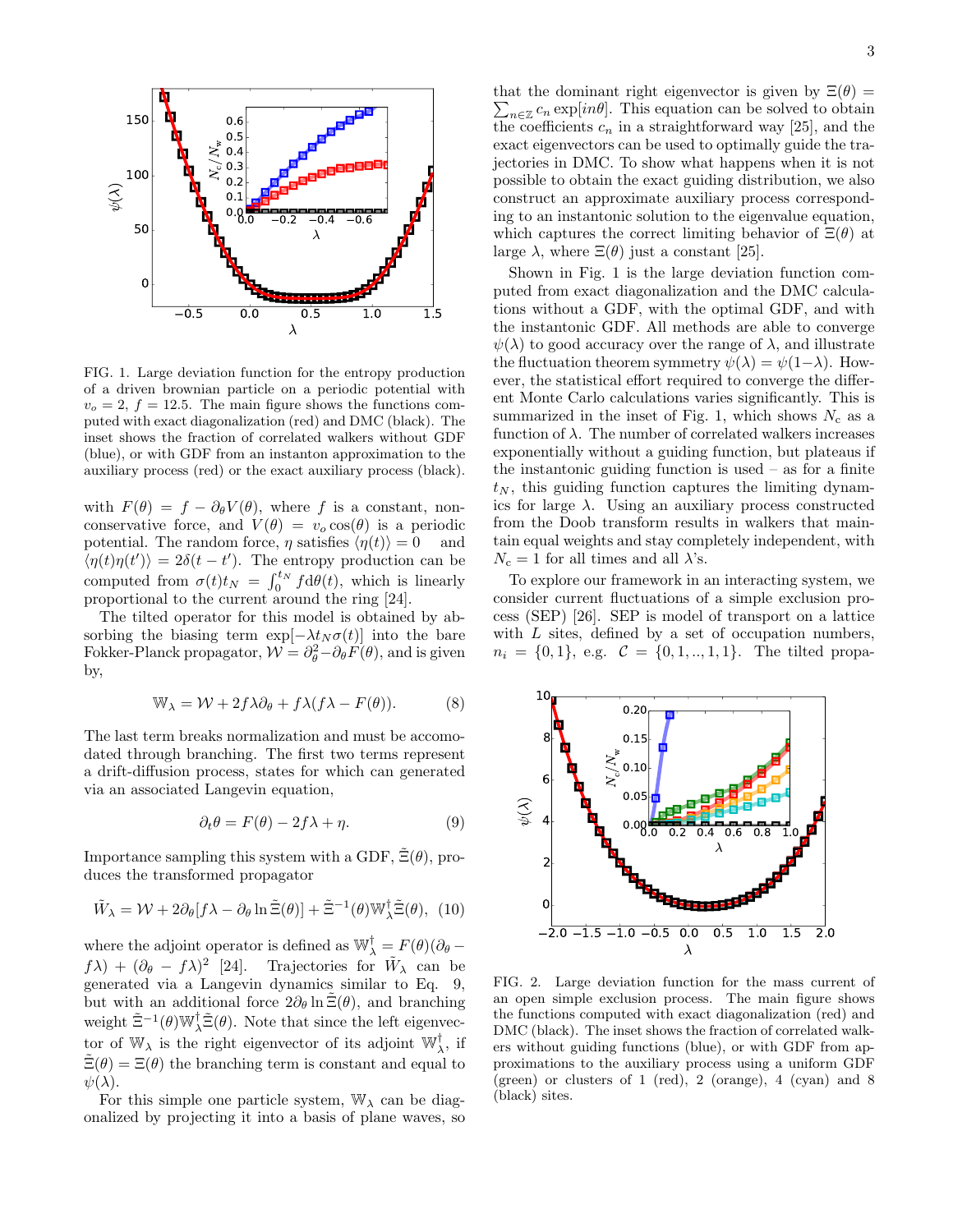

FIG. 3. Large deviation function for the mass current of a closed 2d asymmetric exclusion process. a) Large deviation function computed from DMC with importance sampling. b) Susceptibility for current fluctuations as a function of  $\lambda$ . c) Ratio of the fraction of independent walkers with importance sampling,  $f_I^{IS}$ , and without importance sampling,  $f_I$ . Continuous lines are guides to the eye.

gator,  $\mathbb{W}_{\lambda}$ , has elements of the form of Eq. 4, where  $W(C, C')$  includes rates to insert and remove particles at the boundaries if the model is open, with insertion rates α and γ, and removal rates β and ν. Within the bulk of the lattice, particles move to the right with rate  $p$  and to the left with rate  $q$ , subject to the constraint of single site occupancy. The hard core constraint results in correlations between particles moving on the lattice. We aim to compute the large deviation function for mass currents,  $Q(t_N)$ , equal to the number of particle hops to the left minus the number of hops to the right,

$$
Q(t_N) = \sum_{t=0}^{t_N} \sum_{i=0}^{L-1} \delta_{i+1}(t+1)\delta_i(t) - \delta_i(t+1)\delta_{i+1}(t)
$$
 (11)

where  $\delta_i$  is the Kronecker delta function and the sum runs over the lattice site and  $t_N$ . The propagator is thus dressed by a factor of  $\exp[-\lambda Q(t_N)]$ , which enters into  $\mathbb{W}_{\lambda}$  in Eq. 4 with  $o(\mathcal{C}, \mathcal{C}')$  being the current produced from a change in configuration  $\mathcal{C}'$  to configuration C, which for single particle move is  $0, \pm 1$ .

For all but the smallest lattices, direct diagonalization of  $W_{\lambda}$  is impossible, as the size of the matrix scales exponentially with L. However, we can find an approximate set of eigenvectors using a cluster based mean-field approximation [24]. For example, we can write  $|\tilde{\Xi}\rangle$  as product state of single sites expanded in a basis of single particle states,  $|\tilde{\Xi}\rangle = \prod_{i=1}^{L} \sum_{n=0,1} \xi_i(n)|n_i\rangle$  where  $\xi_i(n)$ are the site expansion coefficients. Clusters of larger size can also be used, as well as other expansions of low rank, such as matrix product states [27]. Figure 2 shows the results of using the cluster mean-field ansatz as the GDF. We find that for an  $L = 8$  site, symmetric

SEP model[28], all DMC calculations agree with the numerically exact result, and again illustrate fluctuation theorem symmetry, though this time  $\psi$  is symmetric about the current's affinity [3]. The statistical effort needed to converge each calculation is decreased by several orders of magnitude when a GDF is used. As shown in the inset of Fig. 2, even with an auxiliary dynamics computed from the single-site mean field theory, the fraction of independent walkers,  $f_{\rm I} = 1 - N_{\rm c}/N_{\rm w}$ , is increased by a factor of 40, and this efficiency is systematically improved with auxiliary dynamics computed from larger cluster states. As before, if the exact auxiliary process is used, corresponding to a cluster of 8 sites,  $N_c = 1$  for all times and all  $\lambda$ 's.

As a final illustration of the auxiliary dynamics framework we have introduced, we consider a 2D generalization of the closed SEP model in the presence of a weak external field that biases transport in one direction [24]. This system has been considered recently [29], where it was found that its large deviation function, for current fluctuations in the direction of the driving, exhibits a dynamical phase transition. For small  $\lambda$ , the system is in a homogenous phase, while for large negative  $\lambda$  the system phase separates, forming a traveling wave state in the direction of the biased current. We find critical behavior for a  $12\times12$  lattice as illustrated in Figs. 3a,b, where for  $\lambda \approx -3$  the fluctuations in the current,  $\chi(\lambda) = d^2 \psi / d\lambda^2$ , are maximized and presumed to diverge in the infinite system limit [30]. Beyond this critical value, the state of the system is fluctuation dominated, and as such serves as a good test of our importance sampling methodology. Shown in Fig. 3c is the ratio of the fraction of independent walkers,  $f_1$ , computed using a  $4 \times 2$  per site cluster mean field GDF and without importance sampling, as a function of  $\lambda$ . For small  $|\lambda|$  the bare dynamics is capable of sampling the biased distribution and the enhancement from importance sampling is  $\sim$  2. However, even for the traveling wave state, where the system is not well described by mean field theory, we find an increased sampling efficiency by a factor of 2-4 over bare sampling [24].

In conclusion, the application of importance sampling to nonequilibrium steady states makes computing large deviation functions possible even in complex systems. Our framework enables the integration of approximate solutions to systematically improve computations. In future this opens the possibility to study ever larger systems, for long times, with increased molecular resolution.

Acknowledgements: D.T.L was supported by UC Berkeley College of Chemistry. U. R. was supported by the Simons Collaboration on the Many-Electron Problem and the California Institute of Technology. G. K.-L. C. is a Simons Investigator in Theoretical Physics and was supported by the California Institute of Technology and the US Department of Energy, Office of Science via de-sc0018140. These calculations were preformed with CANSS, available at https://github.com/ushnishray/CANSS.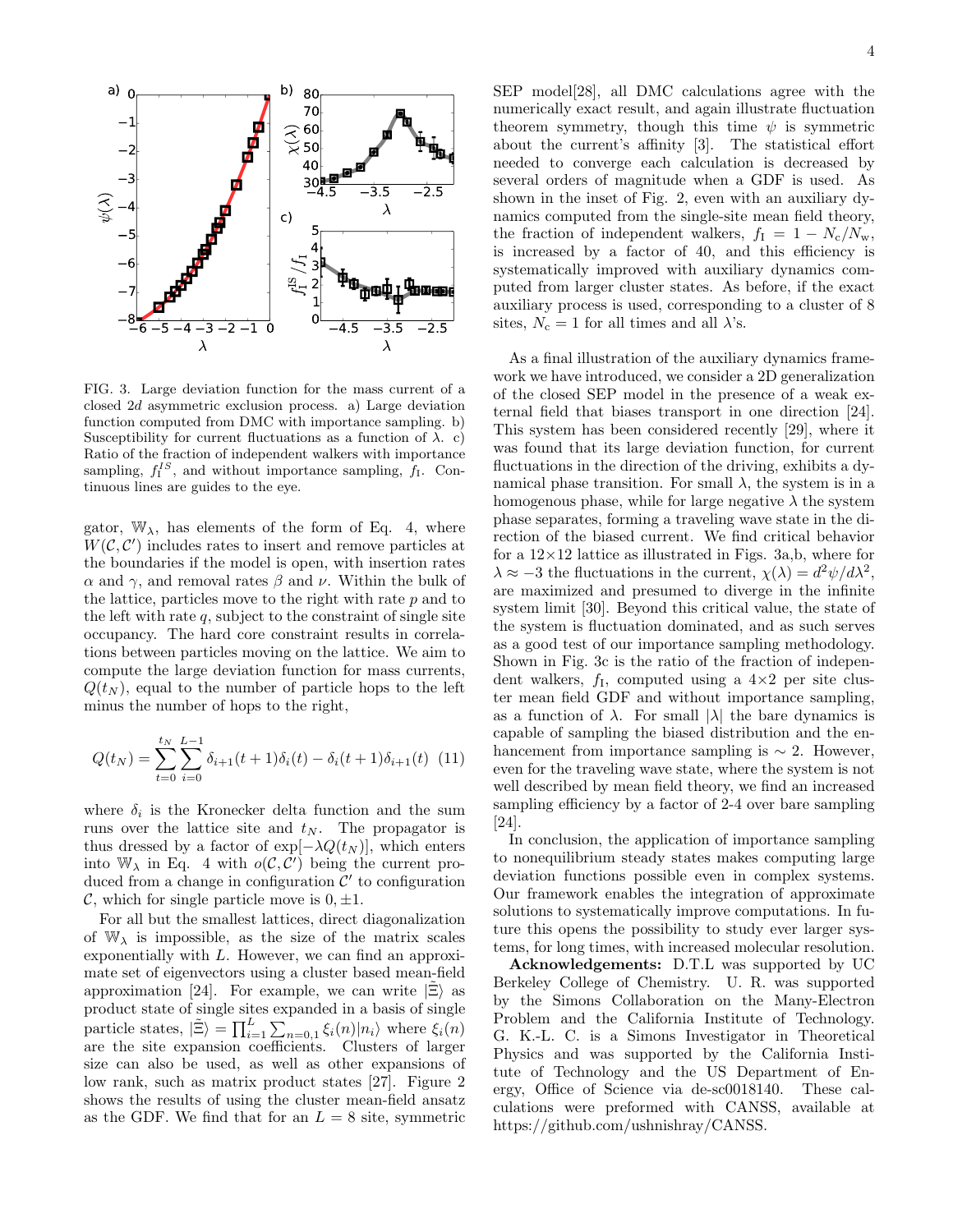- [1] G. E. Crooks, Phys. Rev. E **60**, 2721 (1999).
- [2] J. Kurchan, Journal of Physics A: Mathematical and General 31, 3719 (1998).
- [3] J. L. Lebowitz and H. Spohn, Journal of Statistical Physics 95, 333 (1999).
- [4] G. Gallavotti and E. G. D. Cohen, Phys. Rev. Lett. **74**, 2694 (1995).
- [5] A. C. Barato and U. Seifert, Physical review letters  $114$ , 158101 (2015).
- [6] T. R. Gingrich, J. M. Horowitz, N. Perunov, and J. L. England, Physical review letters 116, 120601 (2016).
- [7] T. Harada and S.-i. Sasa, Physical review letters 95, 130602 (2005).
- [8] T. Speck and U. Seifert, EPL (Europhysics Letters) 74, 391 (2006).
- [9] M. Baiesi, C. Maes, and B. Wynants, Physical review letters 103, 010602 (2009).
- [10] H. Touchette, Physics Reports 478, 1 (2009).
- [11] U. Ray, G. K. Chan, and D. T. Limmer, arXiv:1708.00459 (2017).
- [12] T. Nemoto, F. Bouchet, R. L. Jack, and V. Lecomte, Phys. Rev. E 93, 062123 (2016).
- [13] T. Nemoto, R. L. Jack, and V. Lecomte, Physical Review Letters 118, 115702 (2017).
- [14] K. Klymko, P. L. Geissler, J. P. Garrahan, and S. Whitelam, arXiv:1707.00767 (2017).
- [15] R. L. Jack and P. Sollich, The European Physical Journal Special Topics 224, 2351 (2015).
- [16] C. Giardinà, J. Kurchan, and L. Peliti, Phys. Rev. Lett. 96, 120603 (2006).
- [17] C. Giardina, J. Kurchan, V. Lecomte, and J. Tailleur,

Journal of statistical physics 145, 787 (2011).

- [18] W. Foulkes, L. Mitas, R. Needs, and G. Rajagopal, Reviews of Modern Physics 73, 33 (2001).
- [19] R. Chetrite and H. Touchette, in Annales Henri  $Poincaré$ , Vol. 16 (Springer, 2015) pp. 2005–2057.
- [20] R. Chetrite and H. Touchette, Physical review letters 111, 120601 (2013).
- [21] P. G. Bolhuis, D. Chandler, C. Dellago, and P. L. Geissler, Annual review of physical chemistry 53, 291 (2002).
- [22] D. M. Ceperley and B. J. Alder, Phys. Rev. Lett. 45, 566 (1980).
- [23] U. Seifert, Reports on Progress in Physics 75, 126001 (2012).
- [24] Supplemental Material.
- [25] P. Tsobgni Nyawo and H. Touchette, Phys. Rev. E 94, 032101 (2016).
- [26] B. Schmittmann and R. K. Zia, Phase transitions and critical phenomena 17, 3 (1995).
- [27] M. Gorissen, J. Hooyberghs, and C. Vanderzande, Physical Review E 79, 020101 (2009).
- [28] The model we study has  $p = q = 0.5$ ,  $\alpha = \beta = 0.9$  and  $\gamma = \nu = 0.1$ .
- [29] N. Tizón-Escamilla, C. Pérez-Espigares, P. L. Garrido, and P. I. Hurtado, Physical Review Letters 119, 090602 (2017).
- [30] For the 2D SEP model, we study a  $12\times12$  lattice, with hopping rates in the  $x$  and  $y$  direction that are now vectorial with components  $p = \{0.22, 0.5\}$  and  $q = \{1.15, 0.5\}$ and bias on the current in just the  $x$  direction as in Eq. 11.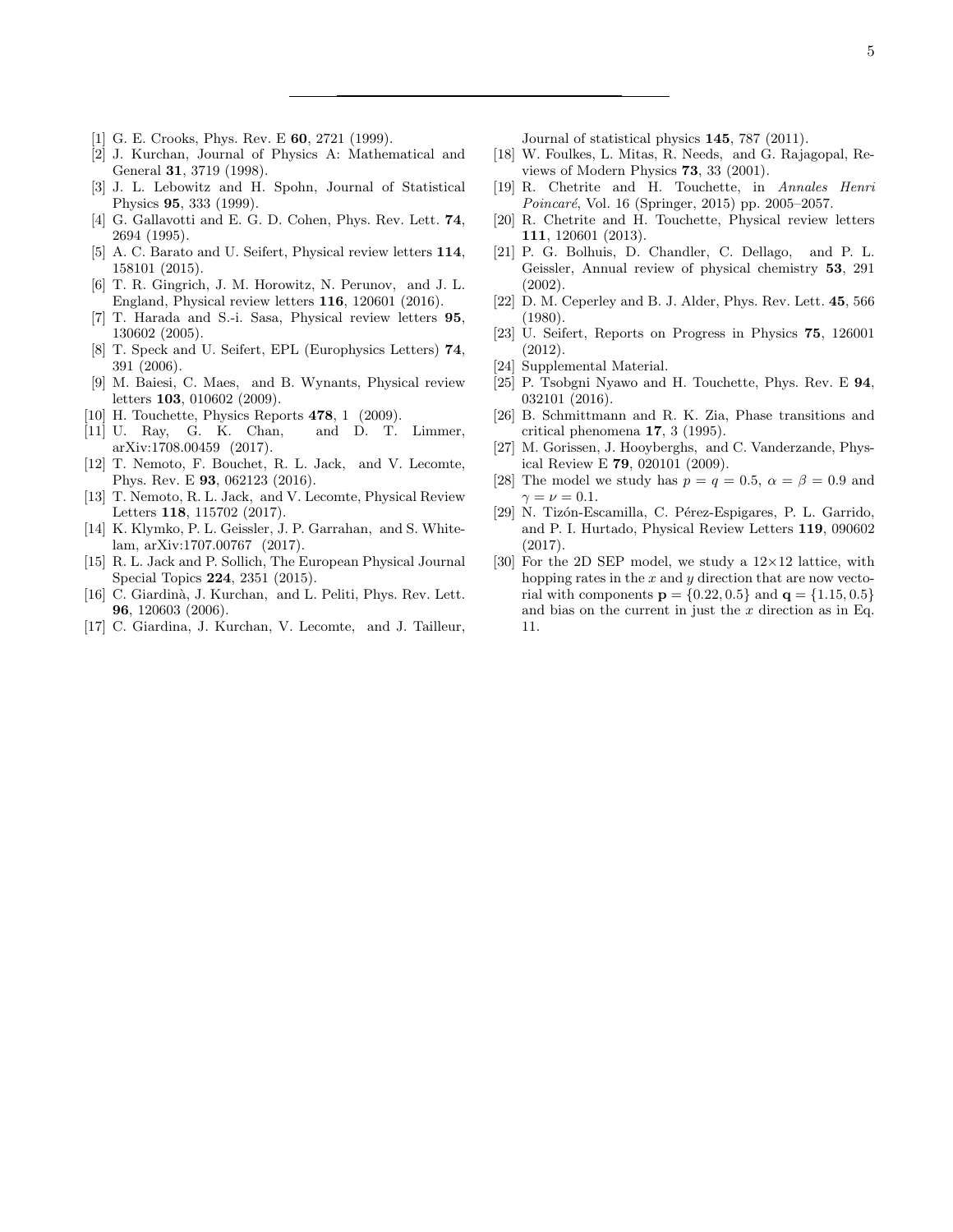# Exact fluctuations of nonequilibrium steady states from approximate auxiliary dynamics: Supplementary Information

Ushnish Ray and Garnet Kin-Lic Chan Division of Chemistry and Chemical Engineering, California Institute of Technology, Pasadena, CA 91125

David T. Limmer

Department of Chemistry, University of California, Berkeley, CA 94609 Kavli Energy NanoScience Institute, Berkeley, CA 94609 and Materials Science Division, Lawerence Berkeley National Laboratory, Berkeley, CA 94609 (Dated: September 11, 2017)

### GUIDING DISTRIBUTION FUNCTION IN THE CONTINUUM

Here we derive the tilted propagator used for importance sampling the driven brownian walker in the main text and discuss the adjoint operator for generating the Langevin dynamics. The Langevin equation that governs the overdamped motion of a particle in the presence of an external force,  $F(\theta)$ , is given by,

$$
\partial_t \theta = F(\theta) + \eta \tag{S1}
$$

As in the main text, the associated Fokker-Planck equation corresponding to this Langevin equation is

$$
\partial_t p_t(\theta) = \mathcal{W} p_t(\theta) \tag{S2}
$$

where  $p_t(\theta)$  is the probability of observing the particle at  $\theta$  at a time t and

$$
W = -\partial_{\theta}(F - \partial_{\theta})
$$
 (S3)

is the Fokker-Planck operator. We are interested in the large deviation function of the entropy production,  $s(t_N) = \sigma(t_N)t_N$ , which is proportional to the current around the ring, unwrapped so that winding numbers are included,

$$
s(t_N) = \int_0^{t_N} f d\theta(t) = f \Delta\theta(t_N) \equiv fx \quad (S4)
$$

The generating function is related to the probability  $p(\theta, s, t_N)$  of finding the particle at  $\theta$  with entropy produced s at a time  $t_N$  by the Laplace transform,

$$
\rho(\theta, \lambda, t) = \int ds \, e^{-\lambda s} p(\theta, s, t_N). \tag{S5}
$$

Since we are interested in the behavior of probability distribution conditioned on x and  $\theta$  and since both of them share the same noise source  $\eta$ , we expand the Fokker-Planck operator via  $\partial_{\theta} \rightarrow \partial_{\theta} + \partial_{x}$  to obtain:

$$
\tilde{\mathcal{W}} = \mathcal{W} + (2\partial_{\theta} - F(\theta))\partial_{x} + \partial_{x}^{2}
$$
 (S6)

and the corresponding modified Fokker-Planck equation is

$$
\partial_t p(\theta, s, t) = \tilde{\mathcal{W}} p(\theta, s, t). \tag{S7}
$$

By differentiating Eq.  $S5$  with respect to t and inserting Eq. S7 we get

$$
\partial_t \rho(\theta, \lambda, t) = \int ds e^{-\lambda s} \tilde{\mathcal{W}} p(\theta, s, t). \tag{S8}
$$

Now,

$$
\int ds e^{-\lambda s} \tilde{\mathcal{W}} p(\theta, s, t) = \int ds e^{-\lambda s} \mathcal{W} p(\theta, s, t)
$$

$$
+ \int ds e^{-\lambda s} (2\partial_{\theta} - F(\theta)) \partial_x p(\theta, s, t)
$$

$$
+ \int ds e^{-\lambda s} \partial_x^2 p(\theta, s, t) \tag{S9}
$$

Performing integration by parts we get:

$$
\partial_t \rho(\theta, \lambda, t) = \mathcal{W} \int ds e^{-\lambda s} p(\theta, s, t)
$$

$$
+ (2\partial_{\theta} - F(\theta))(f\lambda) \int ds e^{-\lambda s} p(\theta, s, t)
$$

$$
+ (f\lambda)^2 \int ds e^{-\lambda s} p(\theta, s, t)
$$

$$
= \mathbb{W}_{\lambda} \int ds e^{-\lambda s} p(\theta, s, t) = \mathbb{W}_{\lambda} \rho(\theta, \lambda, t), \tag{S10}
$$

where,

$$
\mathbb{W}_{\lambda} = \mathcal{W} + 2f\lambda \partial_{\theta} + f\lambda (f\lambda - F(\theta)), \tag{S11}
$$

is the tilted operator given by Eq. 8 in the main text used to obtain the modified or tilted dynamics [1]. The mapping of the second-order differential operator onto a stochastic diffusion process then follows the well-known Feynman-Kac theorem [2].

Following the general derivation of importance sampling in the main text, we use the specific form of  $\mathbb{W}_{\lambda}$  to get

$$
\tilde{\Xi}\mathbb{W}_{\lambda}(\tilde{\Xi}^{-1}\rho) = \rho[\tilde{\Xi}\mathbb{W}_{\lambda}\tilde{\Xi}^{-1} + \partial_{\theta}\zeta] - \partial_{\theta}(\zeta - \partial_{\theta})\rho, \quad (S12)
$$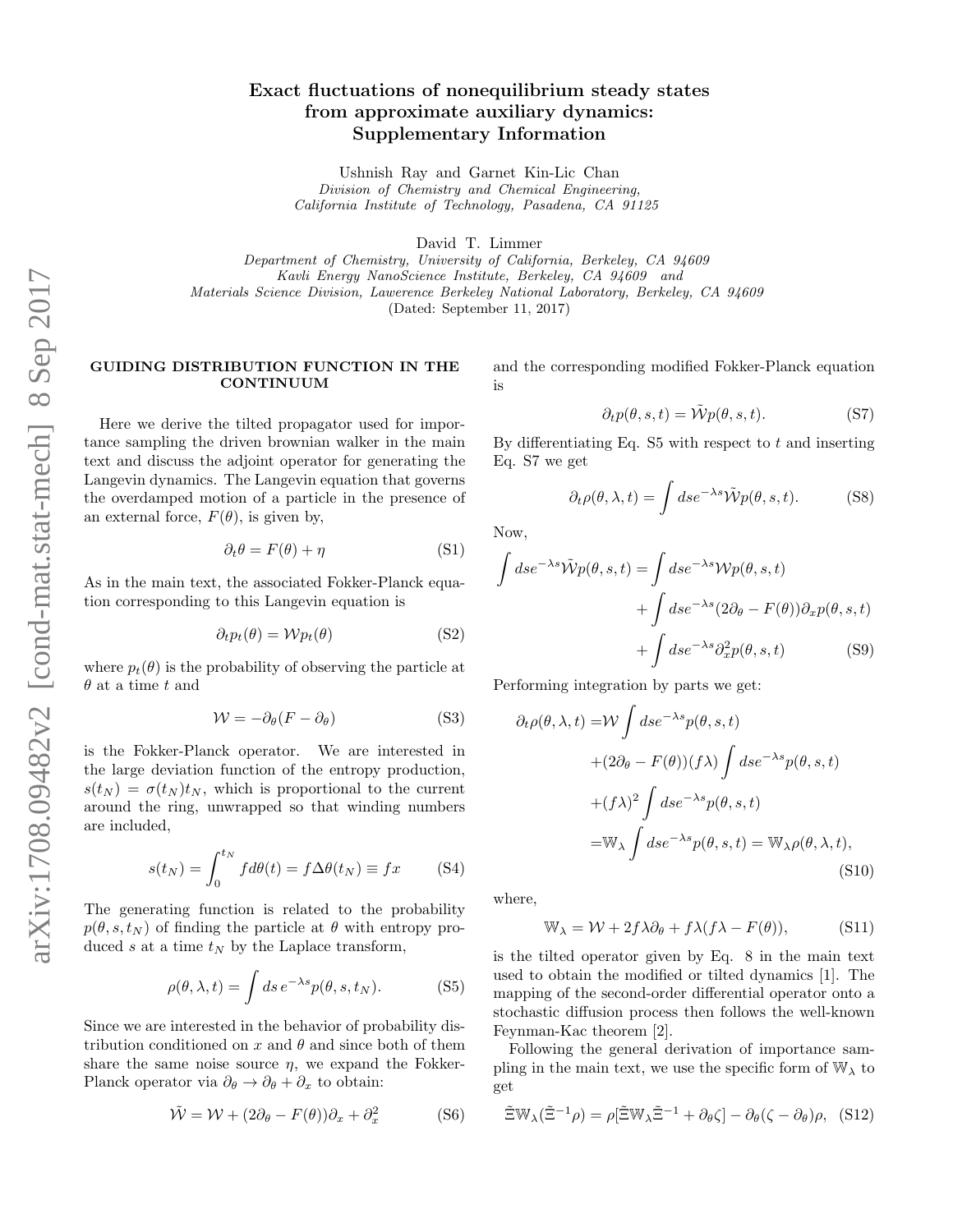with  $\zeta = F - 2\lambda + 2\partial_{\theta} \ln \tilde{\Xi}$ . The last term corresponds to a Fokker-Planck type of operator with a force term equal to  $\zeta$  and can be used to generate trajectories. The first term changes normalization and is, therefore, used for branching. The equation of motion for  $\theta$  is obtained from the adjoint operator  $\mathcal{W}_{\lambda}^{\dagger}$ , where,

$$
\tilde{\Xi}^{-1} \mathbb{W}_{\lambda}^{\dagger} \tilde{\Xi} = \tilde{\Xi} \mathbb{W}_{\lambda} \tilde{\Xi}^{-1} + \partial_{\theta} \zeta \tag{S13}
$$

which follows from integration by parts. The specific form of the branching term following the operators in the main text is given by

$$
\tilde{\Xi}^{-1} \mathbb{W}_{\lambda}^{\dagger} \tilde{\Xi} = \frac{1}{\tilde{\Xi}} \frac{d^2 \tilde{\Xi}}{d\theta^2} + (F - 2\lambda f) \frac{d \ln \tilde{\Xi}}{d\theta} + f\lambda (f\lambda - F(\theta)),\tag{S14}
$$

where  $F(\theta) = f - \partial_{\theta} V(\theta)$ , with f a constant, nonconservative force, and  $V(\theta) = v_o \cos(\theta)$  is a periodic potential.

### GUIDING DISTRIBUTION FUNCTIONS FROM DISCRETE MEAN-FIELD SOLUTIONS

In this section we outline the procedure needed to generate mean-field (MF) and cluster solutions that form the guiding distribution functions in our discrete models. We will illustrate the procedure for the SEP but it can be easily generalized to other models.

For the open boundary SEP the tilted matrix may be written as:

$$
\mathbb{W}_{\lambda} = w_L + \sum_{i=1}^{L} w_i + w_R \tag{S15}
$$

where the single particle transition matrices  $\{w_L, w_i, w_R\}$ and their operator representations are given by

$$
w_L = \begin{bmatrix} -\alpha & \gamma e^{\lambda} \\ \alpha e^{-\lambda} & -\gamma \end{bmatrix} \qquad w_R = \begin{bmatrix} -\nu & \beta e^{-\lambda} \\ \nu e^{\lambda} & -\beta \end{bmatrix}
$$
(S16)

and

$$
w_i = \begin{bmatrix} 0 & 0 & 0 & 0 \\ 0 & -q & pe^{-\lambda} & 0 \\ 0 & qe^{\lambda} & -p & 0 \\ 0 & 0 & 0 & 0 \end{bmatrix}
$$
 (S17)

These matrices can be combined to form a many-body matrix that in operator notation is written as

$$
\mathbb{W}_{\lambda} = -\alpha(\mathbb{1} - \hat{n}_1) + \alpha e^{-\lambda} \hat{c}_1^{\dagger} + \gamma e^{\lambda} \hat{c}_1 - \gamma \hat{n}_1 + p e^{-\lambda} \hat{c}_2^{\dagger} \hat{c}_1 - p \hat{n}_1 (\mathbb{1} - \hat{n}_2) \n+ \sum_{i=2}^{L-1} p e^{-\lambda} \hat{c}_{i+1}^{\dagger} \hat{c}_i - p \hat{n}_i (\mathbb{1} - \hat{n}_{i+1}) + q e^{\lambda} \hat{c}_{i-1}^{\dagger} \hat{c}_i - q \hat{n}_i (\mathbb{1} - \hat{n}_{i-1}) \n- \nu (\mathbb{1} - \hat{n}_L) + \nu e^{\lambda} \hat{c}_L^{\dagger} + \beta e^{-\lambda} \hat{c}_L - \beta \hat{n}_L + q e^{\lambda} \hat{c}_{L-1}^{\dagger} \hat{c}_L - q \hat{n}_L (\mathbb{1} - \hat{n}_{L-1}).
$$
\n(S18)

Here  $\hat{c}_i^{\dagger}$  creates a particle at site *i*,  $\hat{c}_j$  destroys a particle at site j, and  $\hat{n}_i$  counts the number of particles at site i. The combined operators  $\hat{c}_i^{\dagger} \hat{c}_j$  correspond to kinetic-like terms that move a particle from site j to i, and  $\hat{n}_i(1-\hat{n}_i)$ represents a hard-core interaction that prevents double occupation of sites. The exact solution is the usual eigenvalue problem  $\mathbb{W}_{\lambda}|\Xi\rangle = \varepsilon|\Xi\rangle$  where  $(\varepsilon, |\Xi\rangle)$  is a particular eigenpair (the inverse eigenvectors  $\{\langle \Xi | \}$ ) can be constructed from  $\{| \Xi \rangle \}$ .

An obvious route to explore in constructing approximate GDF is to use a mean-field (MF) solution. The MF approach is to approximate the many-body state as a product state. Starting with a product of single site states, we can systematically improve our results by moving to products of cluster states, where interactions in the cluster are treated explicitly, while the links between clusters are treated at the MF level. We first illustrate the procedure for single site clusters and then show how to generalize to multi-site clusters.

#### Site-Decoupled Mean-Field

For the single site clusters we approximate the solution by the form  $|\tilde{\Xi}\rangle = \prod_{i=1}^{L} |\xi_i\rangle$ , where the single site state  $|\xi_i\rangle = \sum_{n=0}^1 \xi_i(n)|n_i\rangle$  is written in a basis of occupation numbers  $\{|n\rangle\}$ . Here  $\xi_i(n)$  is a scalar function dependent on the occupation number  $n$ . Additionally, the left states  $\langle \xi_i | = \sum_{n=0}^1 \xi_i(n) \langle n_i |$  are biorthogonal to the right states  $|\xi_i\rangle$ , i.e.  $\langle \xi_i | \xi_j \rangle = \delta_{ij}$ .

To determine the coefficients  $\xi_i(n)$ , we will use a variational procedure to extremize  $\langle \tilde{\Xi} | \mathbb{W}_{\lambda} | \tilde{\Xi} \rangle$  subject to normalization. For small variations, we see that

$$
|\delta \tilde{\Xi}\rangle = \sum_{i=1}^{L} \left[ \sum_{n_i=0}^{1} \delta \xi_i(n) |n_i\rangle \right] \prod_{j \neq i}^{L} \left[ \sum_{n_j=0}^{1} \xi_i(n) |n_j\rangle \right] \tag{S19}
$$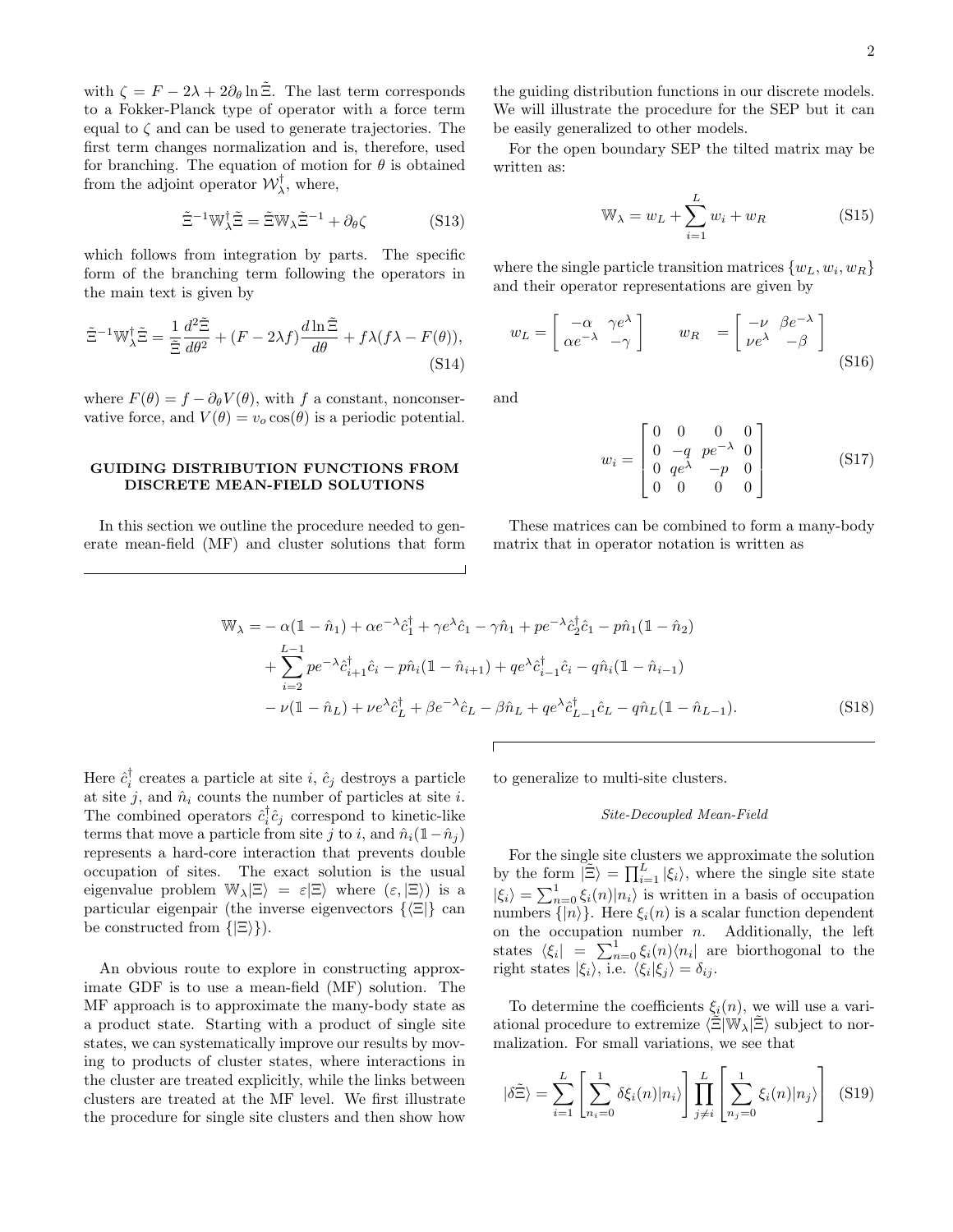and, independently, this form also holds for the inverse  $\langle \delta \Xi |$ . We may treat the variation of  $|\Xi\rangle$  and its inverse independently.

Consider variations with respect to the right state (the same procedure can be applied to the left state):

$$
\langle \tilde{\Xi} | \mathbb{W}_{\lambda} | \delta \tilde{\Xi} \rangle - \varepsilon \langle \tilde{\Xi} | \delta \tilde{\Xi} \rangle = 0 \tag{S20}
$$

where  $\varepsilon$  is the Lagrange multiplier for the normalization. We can, then, write  $\mathbb{W}_{\lambda} = (\mathcal{W}_{\lambda} - V_i) + V_i$  where  $V_i$ represents all terms in  $\mathcal{W}_{\lambda}$  that contains terms involving site  $i$ . Then we obtain the following equation for each  $i$ :

$$
\sum_{i} \left\{ \langle \tilde{\Xi}_i | V_i | \delta \tilde{\Xi}_i \rangle - \epsilon_i \langle \tilde{\Xi}_i | \delta \tilde{\Xi}_i \rangle \right\} = 0, \tag{S21}
$$

which is equivalent to an eigenvalue equation with eigenvalue  $\epsilon_i$ , where we have defined

$$
\epsilon_i = \varepsilon - \left[ \prod_{j \neq i} \langle \tilde{\Xi}_j | \right] (\mathbb{W}_{\lambda} - V_i) \left[ \prod_{k \neq i} |\tilde{\Xi}_k \rangle \right] \tag{S22}
$$

As we are interested in the maximal eigenvalue/eigenvector pair of  $\mathbb{W}_{\lambda}$ , we are interested in the maximal eigenvalue/eigenvector pair for each site i.

For the SEP  $W_{\lambda}$ , Eq. S21 implies solving the following decoupled eigenvalue equation for  $i = 1$ 

$$
[(-\alpha - q\langle \hat{n}_2 \rangle)(1 - \hat{n}_1) + (pe^{-\lambda}\langle \hat{c}_2^{\dagger} \rangle + \gamma e^{\lambda})\hat{c}_1 + (\alpha e^{-\lambda} + q e^{\lambda}\langle \hat{c}_2 \rangle))\hat{c}_1^{\dagger} + (-\gamma - p(1 - \langle \hat{n}_2 \rangle))\hat{n}_1]|\xi_1\rangle = \varepsilon_1|\xi_1\rangle
$$
 (S23)

For  $i = L$ , the eigenvalue equation is

$$
[(-\nu - p\langle \hat{n}_{L-1} \rangle)(1 - \hat{n}_L) + (qe^{\lambda} \langle \hat{c}_{L-1}^{\dagger} \rangle + \beta e^{-\lambda})\hat{c}_{L-1} + (\nu e^{\lambda} + pe^{-\lambda} \langle \hat{c}_{L-1} \rangle))\hat{c}_L^{\dagger} + (-\beta - q(1 - \langle \hat{n}_{L-1} \rangle))\hat{n}_L]|\xi_L\rangle = \varepsilon_L|\xi_L\rangle
$$
 (S24)

Finally for all other  $i$ , the eigenvalue equation is

$$
\begin{aligned}\n[(-p\langle \hat{n}_{i-1} \rangle - q\langle \hat{n}_{i+1} \rangle)(1 - \hat{n}_{i}) \\
+ (pe^{-\lambda} \langle \hat{c}_{i+1}^{\dagger} \rangle + qe^{\lambda} \langle \hat{c}_{i-1}^{\dagger} \rangle) \hat{c}_{i} \\
+ (qe^{\lambda} \langle \hat{c}_{i+1} \rangle + pe^{-\lambda} \langle \hat{c}_{i-1} \rangle) \hat{c}_{i}^{\dagger} \\
+ (-p(1 - \langle \hat{n}_{i+1} \rangle) - q(1 - \langle \hat{n}_{i-1} \rangle)) \hat{n}_{i}]|\xi_{i}\rangle \\
&= \varepsilon_{i}|\xi_{i}\rangle. \n\end{aligned} \tag{S25}
$$

The maximal eigenvalue/eigenvector pair approximation can be obtained by solving the above equations for each site i and choosing the set of states  $\{|\xi_i\rangle\}$ corresponding to the largest eigenvalues  $\{\epsilon_i\}$ . Notice that even when collecting terms involving site  $i$ , there will inevitably be terms involving other sites due to the two-body interaction present in the matrix (S18). The natural way to solve this system, thus, requires the use of a self-consistent procedure. We start with an initial set of guess values for  $\langle \hat{n}_i \rangle$  and  $\langle \hat{c}_i \rangle$  and proceed to solve the individual eigenvalue problems for each site. At the end of each iteration we use the states  $\{|\xi_i\rangle\}$  to recompute  $\langle \hat{n}_i \rangle$ ,  $\langle \hat{c}_i \rangle$ , and  $\langle \hat{c}_i^{\dagger} \rangle$  and use them for the next iteration. This is continued until  $\{\langle \hat{n}_i \rangle, \langle \hat{c}_i \rangle, \langle \hat{c}_i^{\dagger} \rangle\}$  do not change.

Once the solutions have converged it is straightforward to obtain the MF estimate of the LDF,  $\epsilon(\lambda) = \langle \Xi | \mathbb{W}_{\lambda} | \Xi \rangle$ . The MF approximation to the state  $\langle \tilde{\Xi} |$  is precisely the GDF that we need to construct the auxiliary process that will importance sample the LDF. The effective matrices incorporating the importance sampling are:

$$
\tilde{w}_L = \begin{bmatrix} -\alpha & \gamma e^{\lambda} \frac{\xi_1(0)}{\xi_1(1)} \\ \alpha e^{-\lambda} \frac{\xi_1(1)}{\xi_1(0)} & -\gamma \end{bmatrix}
$$
 (S26)

$$
\tilde{w}_i = \begin{bmatrix} 0 & 0 & 0 & 0 & 0\\ 0 & -q & pe^{-\lambda} \frac{\xi_i(0)\xi_{i+1}(1)}{\xi_i(1)\xi_{i+1}(0)} & 0\\ 0 & qe^{\lambda} \frac{\xi_{i-1}(1)\xi_i(0)}{\xi_{i-1}(0)\xi_i(1)} & -p & 0\\ 0 & 0 & 0 & 0 \end{bmatrix}
$$
(S27)

$$
\tilde{w}_R = \begin{bmatrix} -\nu & \beta e^{-\lambda} \frac{\xi_L(0)}{\xi_L(1)}\\ \nu e^{\lambda} \frac{\xi_L(1)}{\xi_L(0)} & -\beta \end{bmatrix}
$$
 (S28)

Notice that these are not normalized and their renormalization determines the branching weights. In the text, we use a first order Trotterization on the shorttime importance-sampled propagator  $(\langle \tilde{\Xi} | e^{dt \mathbb{W}_{\lambda}} | \tilde{\Xi} \rangle)$  to obtain the Markovian transition probability matrix  $\widetilde{\mathbb{U}}_{\lambda}$  $\mathbbm{1}+dt\langle\tilde{\Xi}|\mathbb{W}_{\lambda}|\tilde{\Xi}\rangle.$  Therefore,  $\tilde{\mathbb{U}}_{\lambda}$  follows directly from the transformed components of  $W_{\lambda}$ , and is given by

$$
\tilde{\mathbb{U}}_{\lambda} = \tilde{u}_L + \sum_{i=1}^{L} \tilde{u}_i + \tilde{u}_R, \tag{S29}
$$

where,

$$
\tilde{u}_L = \begin{bmatrix} 1 - \alpha dt & \gamma e^{\lambda} \frac{\xi_1(0)}{\xi_1(1)} \\ \alpha e^{-\lambda} \frac{\xi_1(1)}{\xi_1(0)} & 1 - \gamma dt \end{bmatrix}
$$
 (S30)

$$
\tilde{u}_i = \begin{bmatrix} 1 & 0 & 0 & 0 \\ 0 & 1 - qdt & p e^{-\lambda} \frac{\xi_i(0)\xi_{i+1}(1)}{\xi_i(1)\xi_{i+1}(0)} & 0 \\ 0 & q e^{\lambda} \frac{\xi_{i-1}(1)\xi_i(0)}{\xi_{i-1}(0)\xi_i(1)} & 1 - pdt & 0 \\ 0 & 0 & 0 & 1 \end{bmatrix}
$$
 (S31)

$$
\tilde{u}_R = \begin{bmatrix} 1 - \nu dt & \beta e^{-\lambda} \frac{\xi_L(0)}{\xi_L(1)} \\ \nu e^{\lambda} \frac{\xi_L(1)}{\xi_L(0)} & 1 - \beta dt \end{bmatrix}
$$
 (S32)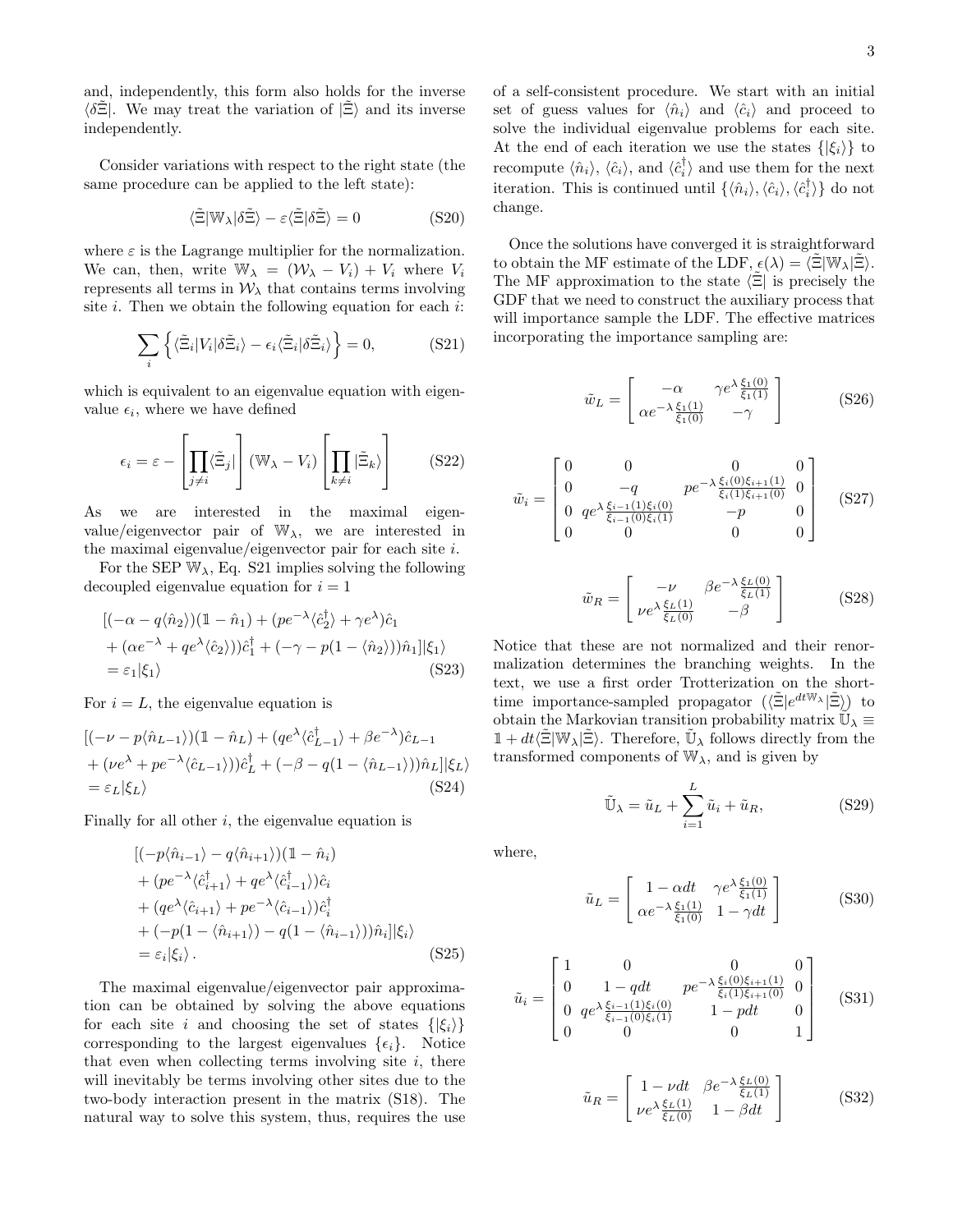are the associated transition probabilities at the ends of the lattice,  $\tilde{u}_L$  and  $\tilde{u}_R$ , or in its interior,  $\tilde{u}_i$ . At every time step or Monte Carlo sweep, the current state  $|\mathcal{C}\rangle =$  $|n_1n_2...n_L\rangle$  that corresponds to a column of  $\tilde{\mathbb{U}}_\lambda$  is used to propose moves such that the outgoing state  $|C'\rangle$  has the probability  $\tilde{\mathbb{U}}_{\lambda}(\mathcal{C}', \mathcal{C})/\mathcal{N}(C)$  of being accepted, where  $\mathcal{N}(C) \equiv \sum_{c'} \widetilde{\mathbb{U}}_{\lambda}(C', C)$  is the normalization factor. Over the course of the short trajectory generated in between branching steps, a walker's weight is accumulated as a product of these normalization factors.

#### Cluster Approach

The idea of a site-decoupled mean-field can be extended to multiple sites collected into clusters. The

MF ansatz is then  $|\tilde{\Xi}\rangle = \prod_{i=1}^{L/c_L} |\xi_i\rangle$  where  $c_L$  is the number of sites that constitutes a cluster.  $|\xi_i\rangle$ is expanded in the occupation basis of the cluster  $|\xi_i\rangle = \sum_{n=1}^{\infty} \xi_i(n_{(i-1)c_L+1},...,n_{ic_L})|n_{(i-1)c_L+1},...,n_{ic_L}\rangle.$ For each cluster i, we can write down the analogous  $V_i$ operator which contains all terms in Eq. S18 that involve sites in the cluster. All terms involving only sites inside the given cluster are treated exactly (i.e. treated as operators) while terms that involve sites that are inside two different clusters are split up via the MF approximation  $\hat{A}_i \hat{B}_j \sim \langle \hat{A}_i \rangle \hat{B}_i + \hat{A}_i \langle \hat{B}_i \rangle - \langle \hat{A}_i \rangle \langle \hat{B}_i \rangle$ , where as before  $\langle \hat{B}_j \rangle$  and  $\langle \hat{A}_i \rangle$  are determined self-consistently.

More explicitly, the mean-field cluster  $V_i$  operator is

$$
V_i = \hat{L}(j = c_L(i-1) + 1) + \hat{R}(j = c_L i - 1)
$$
  
+ 
$$
\sum_{j=c_L(i-1)+1}^{c_L i-1} p e^{-\lambda} \hat{c}_{j+1}^{\dagger} \hat{c}_j - p \hat{n}_j (1 - \hat{n}_{j+1}) + q e^{\lambda} \hat{c}_j^{\dagger} \hat{c}_{j+1} - q \hat{n}_{j+1} (1 - \hat{n}_j)
$$
 (S33)

where

$$
\hat{L}(j) = -p\langle \hat{n}_{j-1} \rangle (\mathbb{1} - \hat{n}_j) + qe^{\lambda} \langle \hat{c}_{j-1}^{\dagger} \rangle \hat{c}_j + pe^{-\lambda} \langle \hat{c}_{j-1} \rangle \hat{c}_j^{\dagger} - q\hat{n}_j (1 - \langle \hat{n}_{j-1} \rangle)
$$
 for  $i > 1$   
\n
$$
\hat{L}(i) = -\alpha (\mathbb{1} - \hat{n}_1) + \alpha e^{-\lambda} \hat{c}_1^{\dagger} + \gamma e^{\lambda} \hat{c}_1 - \gamma \hat{n}_1
$$
 for  $i = 1$ 

$$
\hat{L}(j) = -\alpha(\mathbb{1} - \hat{n}_1) + \alpha e^{-\lambda} \hat{c}_1^{\dagger} + \gamma e^{\lambda} \hat{c}_1 - \gamma \hat{n}_1
$$
 for  $i = 1$   
\n
$$
\hat{R}(j) = -q \langle \hat{n}_{j+1} \rangle (\mathbb{1} - \hat{n}_j) + p e^{-\lambda} \langle \hat{c}_{j+1}^{\dagger} \rangle \hat{c}_j + q e^{\lambda} \langle \hat{c}_{j+1} \rangle \hat{c}_j^{\dagger} - p \hat{n}_j (\mathbb{1} - \langle \hat{n}_{j+1} \rangle)
$$
 for  $i < L/c_L$   
\n
$$
\hat{R}(j) = -\nu (\mathbb{1} - \hat{n}_L) + \nu e^{\lambda} \hat{c}_L^{\dagger} + \beta e^{-\lambda} \hat{c}_L - \beta \hat{n}_L
$$
 for  $i = L/c_L$ 

This treatment ensures that all cluster based eigenvalue problems can be solved separately using only expectation values to estimate the couplings between clusters. The latter couplings are calculated separately at the end of each self-consistent step. This is continued until the averages do not change. Once the MF calculations converge we will obtain the required GDF  $\langle \Xi |$  needed to construct the generator of auxiliary dynamics, similar to the case for the single site MF. However, now the  $\xi_i$ involve multiple sites and thus the proposal matrix must be updated accordingly to distinguish between interand intra- cluster states.

### CALCULATION DETAILS FOR RESULTS IN THE MAIN TEXT.

Driven brownian motion: All of the calculations on the driven brownian walker were accomplished with a second order stochastic Runge-Kutta integrator with a timestep of 0.01. Observation times of 20.0 were

needed to converge the calculations and branching steps attempted every 0.05 unit of time.

1D SEP: For the 1D system consisting of  $L = 8$ sites, clusters were made using  $c_L = 1, 2, 4$  sites. All calculations were done using  $N_{\rm w}$  = 20<sup>4</sup> walkers, with a time step  $dt = 0.001$ , observation time  $t_N = 1$  with branching occurring at intervals of time  $t_{\text{int}} = 0.01$ . In the main text, we have used calculations done with cluster size of 0 ("zeroth-order" MF) to indicate a sampling strategy where the exponential  $e^{-\lambda \mathcal{O}}$  has been absorbed directly into the proposed Monte Carlo moves. This essentially means  $\xi_i = 1$  for equations S30-S32. We note that this last way of sampling should always be used if no higher order MF solutions are available. For the 2D WASEP system we discuss next, the bare sampling strategy is to at least use a zeroth-order MF. Generating trajectories from the unbiased distribution, i.e., without directly incorporating the exponential in the proposed Monte Carlo moves makes it impossible to converge calculations for the range of  $\lambda$  we explore and the number of walkers we deploy.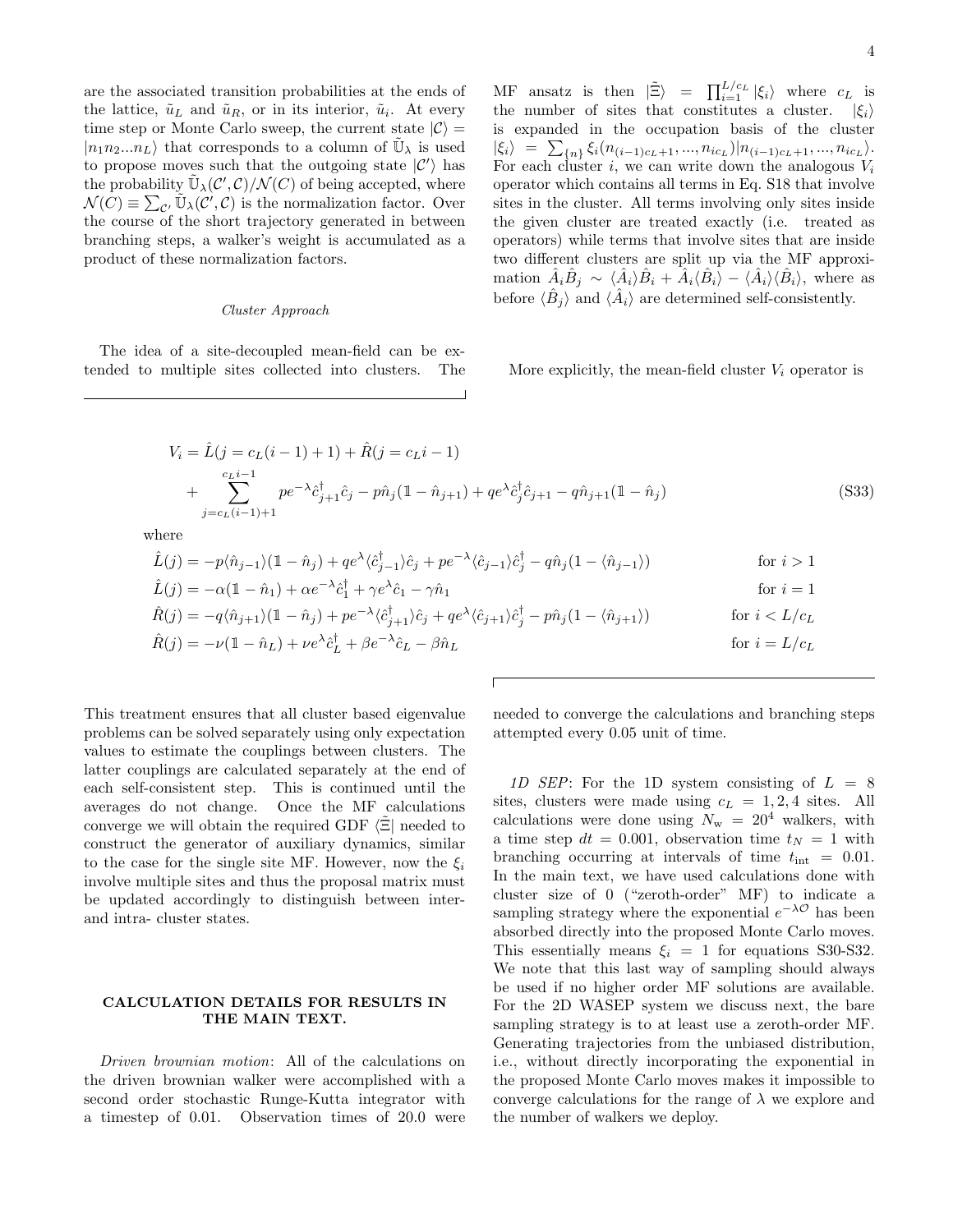

FIG. S1. Convergence of the 2D SEP DMC simulations with integration time step for  $\lambda = -6$ .

2D WASEP: The 2D WASEP system discussed in the main text is a generalization of the 1D model to an  $L \times L$ lattice with periodic boundary conditions. Along the principal direction,  $x$ , particles are subject to biased hopping rates that are scaled by the length of the system  $p_x = e^{-E/L_x}/2$  along x and  $q_x = e^{E/L_x}/2$  along  $-x$  with  $L_x = 12$  and  $E = 10$ . Along the y direction particles diffuse symmetrically, with rates  $p_y = q_y = 0.5$  [3]. These calculations are resource intensive so a careful study of convergence and statistical properties is needed to be able to compute the susceptibility  $\chi(\lambda)$ . Towards this end we determine the time step error associated with Trotterization as shown in Fig. S1 for the largest  $\lambda$  value that we wish to access, since this sets the upper-bound on the error. We find that  $dt = 0.001$  is sufficient to converge the error.

The second major source of error in these calculations is the systematic error due to finite walker population. Since the variance grows exponentially with  $|\lambda|$  [4], it is sufficient to determine the largest number of walkers needed for maximal  $|\lambda|$  we use in our simulations. Fig. S2 shows the convergence of  $\psi(\lambda)$  with  $N_{\rm w}$  for  $\lambda = -5.0$  both using and not using importance sampling. It is evident that using auxiliary dynamics, even with  $N_{\rm w} = 5 \times 10^5$ our results would have been sufficiently converged. Comparing against calculations without auxiliary dynamics we have ∼ 4-fold increase in efficiency mirroring the ratio of independent walkers of Fig. 3c in the main text. Despite the mean field GDF employed for this model not being particularly good at large  $|\lambda|$ , as the traveling wave state is not well described by a small single cluster, we still get a factor of 2-4 reduction in the required number of walkers to converge results (c.f. Fig. 3c in main text).

Following this analysis, we used  $N_{\rm w} = 5 \times 10^5$  walk-



FIG. S2. Systematic error associated with walker population for 2D SEP DMC simulations for the large deviation function. Shown in red are the results for no importance sampling and in blue the results of the cluster GDF. Both were computed at  $\lambda = -5.0$ .

ers for  $\lambda \leq -3.0$  with  $t_N = 100$  where branching was done every  $t_{\text{int}} = 0.01$ . For  $\lambda > -3.0$  simulations used  $N_{\rm w}$  = 10<sup>6</sup> walkers with  $t_N$  = 72 and  $t_{\rm int}$  = 1.4. In Fig. 3c of the main text the ratio of independent clones was determined using independent clone counts at time  $t = 0.32t_N$ . Fig. S3 shows a comparison of the fraction of independent walkers,  $f_I(t)$ , along the entire  $t_N$  trajectory for  $\lambda = -5.0$ . It highlights the importance of using GDF for sampling purposes to ensure that that there are enough uncorrelated contributions to the estimator.



FIG. S3. Fraction of independent walkers  $f_I(t)$  as a function of simulation time for  $\lambda = -5.0$  using GDF (blue) and not using GDF (red). Inset shows the ratio of fraction of independent walkers with GDF and without as a function of time.